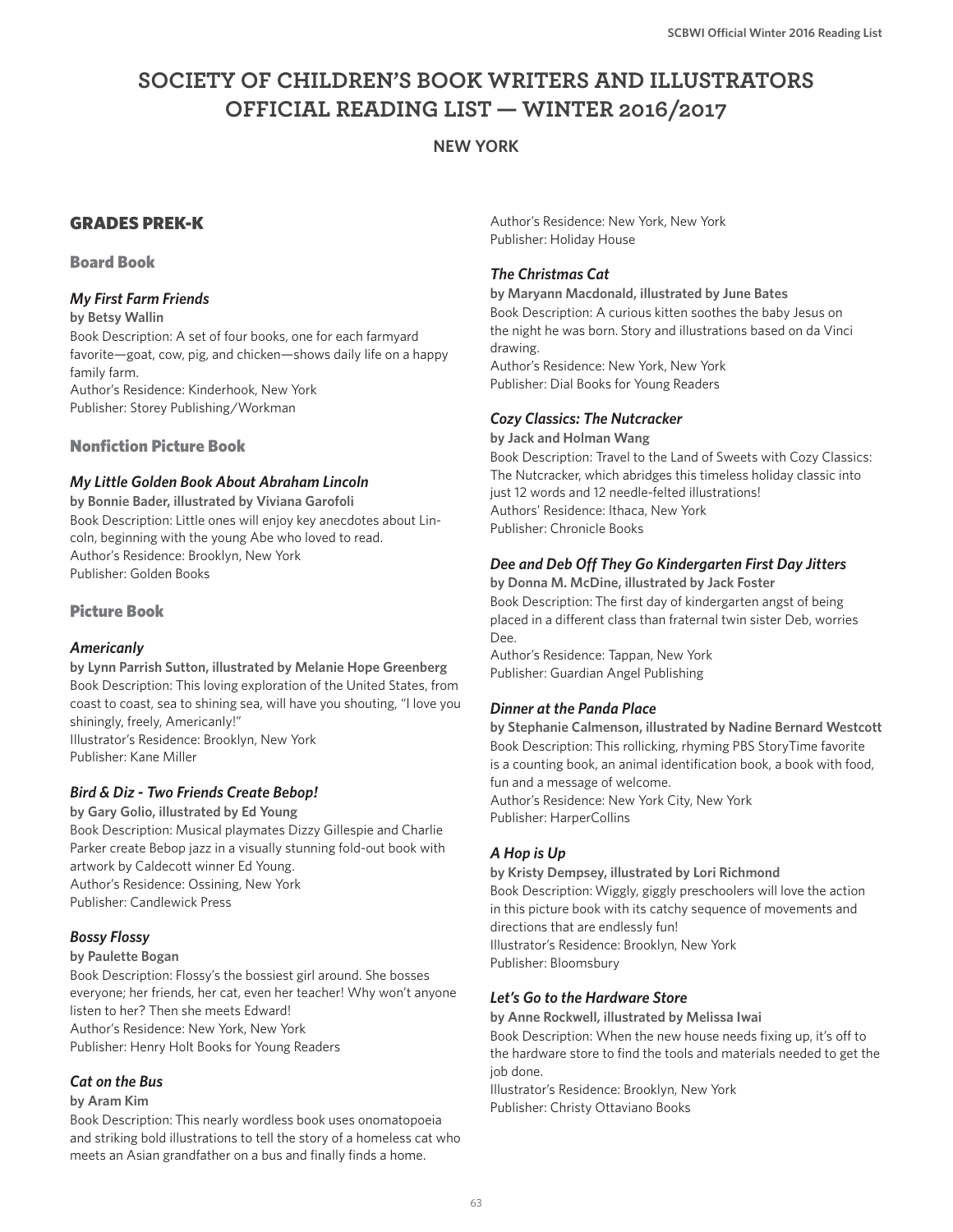## *Octopus Escapes Again!*

#### **by Laurie Ellen Angus**

Book Description: Join Octopus on an exciting and colorful underwater adventure as she uses her amazing defenses to outwit and escape dangerous sea creatures! Author's Residence: East Quogue, New York Publisher: Dawn Publications

## *There's a Dog on the Dining Room Table*

**by Elizabeth Maginnis, illustrated by Annie Dwyer Internicola** Book Description: A rhyming story about a little girl who discovers a dog on her dining room table. She imagines funny scenarios explaining his appearance.

Author's Residence: Rochester, New York Publisher: Xist Publishing

### *The Thing About Yetis*

#### **by Vin Vogel**

Book Description: Yetis love snow and all things winter, but sometimes they need a dose of summer as well. Author's Residence: Brooklyn, New York Publisher: Dial Books for Young Readers

## *A Week at Grandma's*

**by Mary Ashwood, illustrated by Richard Saba** Book Description: Learn about colors, days of the week, birds, and the positive joys of compromising from a loving granddaugh-

ter-grandmother duet in this teachers' favorite book. Author's Residence: Cherry Valley, New York Publisher: Operation Outreach

## Picture Book/Bilingual

### *How Do You Say? ¿Cómo Se Dice?*

**by Angela Dominguez**

Book Description: Follow two young giraffes as they meet, celebrate, and become friends. This bilingual tale will have readers eager to meet new friends and *amigos*. Author's Residence: Brooklyn, New York Publisher: Henry Holt

## GRADES 1-2

Chapter Books

### *Project Droid #1: Science No Fair*

**by Nancy Krulik and Amanda Burwasser, illustrated by Mike Moran** 

Book Description: It's not easy having a droid for a cousin! Because even though Java has a hard drive for a brain, he doesn't understand anything about being a kid.

Author's (Krulik) Residence: New York, New York Publisher: Sky Pony Press

### *Noodlehead Nightmares*

**by Tedd Arnold, Martha Hamilton, and Mitch Weiss, illustrated by Tedd Arnold**

Book Description: Kids moving on from early readers, especially Fly Guy fans, may want to check out *Noodlehead Nightmares*, Tedd Arnold's new collaboration with Hamilton and Weiss.

Authors' Residence: (Hamilton & Weiss): Ithaca, New York Publisher: Holiday House

## *A Puddle for Poo*

**by Mary Vigliante Szydlowski, illustrated by KC Snider** Book Description: Poo used to be a good dog but not anymore. Her behavior is upsetting her owners, annoying the neighbors, and disrupting the whole neighborhood. Author's Residence: Albany, New York Publisher: Guardian Angel Publishing

## Early Reader

## *The Viper*

**by Lisa Thiesing**

Book Description: Peggy the Pig is scared by phone calls from *"zee Viper!"* Who - or what - is the viper? Delightfully funny and scary. Author's Residence: Rosendale, New York Publisher: Dutton Books for Young Readers

## Fractured Folk Tale

## *Bear and the 3 Goldilocks*

**by Kevin McNamee, illustrated by Robert Lee Beers**

Book Description: Two favorite fairytales become one new fun-filled adventure. The Goldilocks Girls have a snoozing bear upstairs, and a windy wolf downstairs looking for three pigs. Author's Residence: Yonkers, New York Publisher: Guardian Angel Publishing

## *Cinderella and the Vampire Prince*

**by Wiley Blevins, illustrated by Steve Cox** Book Description: "A delightfully monstrous and fresh take on a traditional story." (KIRKUS Starred Review) Author's Residence: New York, New York Publisher: Lerner Publishing

## **Mystery**

## *The Case of the Missing Carrot Cake, A Wilcox & Griswold Mystery*

**by Robin Newman, illustrated by Deborah Zemke**  Book Description: Two hardboiled mouse detectives are on the hunt for a missing carrot cake. (Note: The animals' names have been changed to protect the good guys.) Author's Residence: New York, New York Publisher: Creston Books

## *Nate the Great Talks Turkey*

**by Marjorie Weinman and Mitchell Sharmat, illustrated by Jody Wheeler**

Book Description: A giant turkey is on the loose! Everyone is on the case. From talking turkey to stalking turkey, will every detective come out a winner?

Illustrator's Residence: New York, New York Publisher: Delacorte Books for Young Readers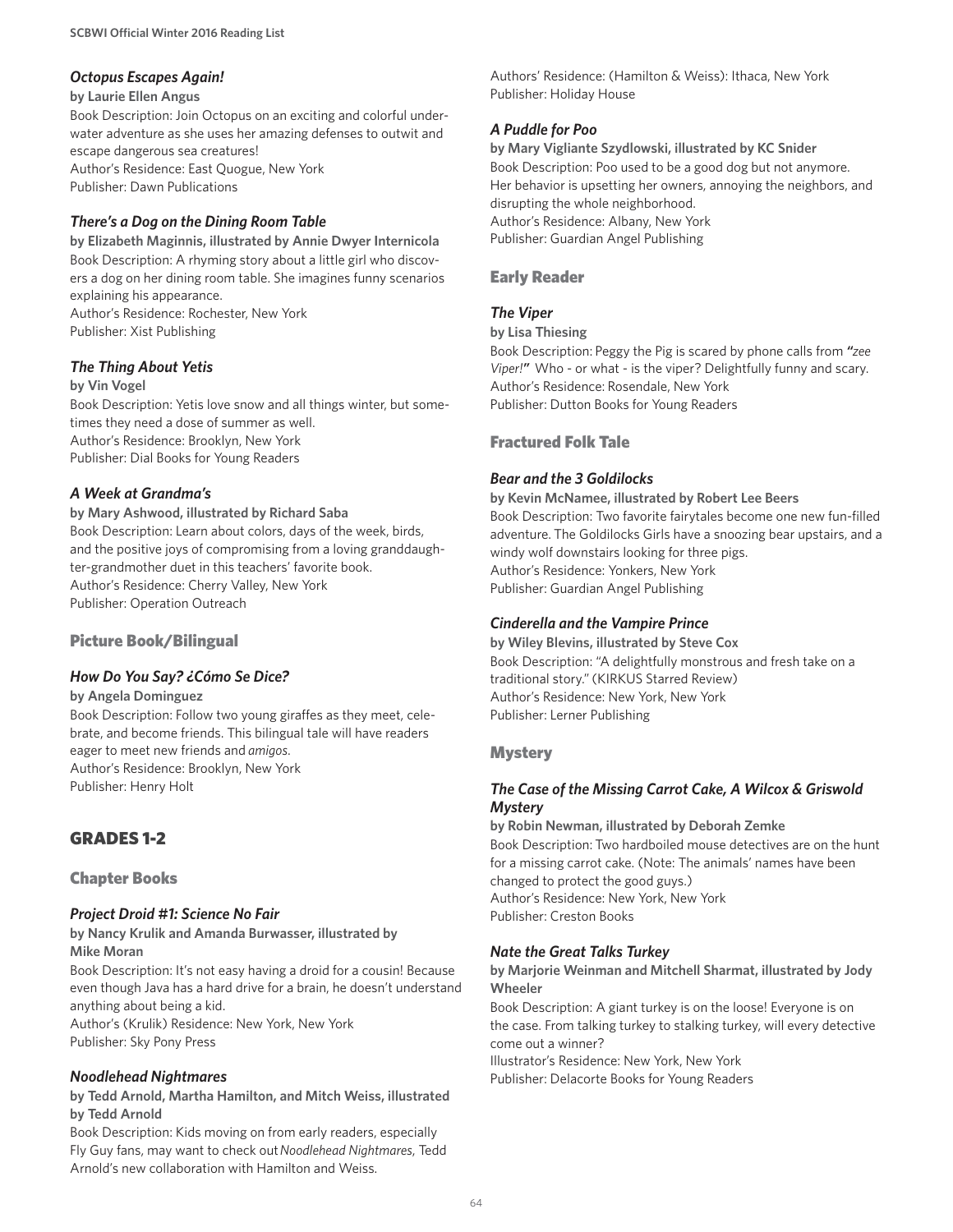## Nonfiction Picture Book

## *Weird and Wild Animal Facts*

### **by Jessica Loy**

Book Description: There are lots of fascinating animals in the world with unusual characteristics, but you may be surprised to learn that so do many common animals! Author's Residence: Delmar, New York Publisher: Henry Holt Books for Young Readers

## Picture Book

## *All About Grandmas*

**by Roni Schotter, illustrated by Julia Kuo** Book Description: A celebration of the mutual love between grandmas of today, who work out in the world and at home, and the grandchildren who adore them. Author's Residence: Hastings-on-Hudson, New York Publisher: Dial Books for Young Readers

## *Cody and Grandpa's Christmas Tradition*

**by Gary Metivier, illustrated by Traci Van Wagoner** Book Description: Grandpa shares memories with Cody of a time in Vietnam and the Christmas Eve when a bright star appeared through the clouds, giving the soldiers hope. Illustrator's Residence: New York Publisher: Pelican Publishing

## *First Come the Zebra*

### **by Lynne Barasch**

Book Description: Set in Kenya, two boys of two conflicting tribes find common ground, framed by the great migration of the animals. Author's Residence: New York, New York Publisher: Lee & Low Books

## *I Wanna Go Home*

**by Karen Kaufman Orloff, illustrated by David Catrow** Book Description: Alex isn't happy about going to his grandparents' place while his parents are away. But he discovers that grandparents are way cooler than he thought!

Author's Residence: Hopewell Junction, New York Publisher: G.P. Putnam's Sons Books for Young Readers

## *Kenya's Art*

**by Linda Trice, illustrated by Hazel Mitchell** Book Description: Kenya and her daddy show Mrs. Garcia's culturally diverse class how to Recycle, Reuse and Make Art in this third book of the KENYA series. Author's Residence: New York, New York Publisher: Charlesbridge

## *Leaping Lemmings!*

**by John Briggs, illustrated by Nicola Slater** Book Description: One independent lemming refuses to jump off cliffs with his friends. Instead, he saves the day (and everyone else) by showing them how to think for themselves. Author's Residence: Scotia, New York Publisher: Sterling Children's Books

## *Minette's Feast: The Delicious Story of Julia Child and Her Cat*

### **by Susanna Reich, illustrated by Amy Bates**

Book Description: Introduces the iconic chef Julia Child through the story of her cat, Minette. While Julia masters French cooking, the only feast Minette truly wants is fresh mouse! Author's Residence: Ossining, New York Publisher: Harry N. Abrams

## *Ned the Knitting Pirate*

**by Diana Murray, illustrated by Leslie Lammle** Book Description: Ned is a pirate whose fondness for knitting annoys his captain--until his special skill saves the ship from a sea monster. Author's Residence: New City, New York Publisher: Roaring Brook

## *The Nutcracker's Night Before Christmas*

**by Keith Brockett, illustrated by Joseph Cowman** Book Description: On opening night, The Nutcracker cast faces many problems: misprinted programs, sick stagehands, destroyed costumes, and a nasty theater cat. Can anyone save this show? Author's Residence: New York, New York Publisher: Sleeping Bear Press

## *The Peddler's Bed*

### **by Lauri Fortino, Illustrated by Bong Redila**

Book Description: The peddler fails to sell a handcrafted bed to a penniless man. He offers a wager: "Make the bed squeak by sunset and it's yours."

Author's Residence: Syracuse, New York Publisher: Ripple Grove Press

## *OY VEY! Life in A Shoe*

**by Bonnie Grubman, illustrated by Dave Mottram** Book Description: Lou appeals to the rabbi for answers on how to solve his overcrowding (from heel-to-toe) problem. Author's Residence: Syosset, New York Publisher: Apples and Honey Press/Gefen Publishing House

## *Saving Kate's Flowers*

**by Cindy Sommer, illustrated by Laurie Allen Klein** Book Description: Fall is here and Kate is determined to save her flowers from the winter cold. But Dad has allergies. Where will the flowers end up? Author's Residence: Stony Brook, New York Publisher: Arbordale Publishing

## GRADES 3-5

## Adventure

## *Key Hunters*

**by Eric Luper, illustrated by Lika K. Weber** Book Description: Evan and Cleo discover a secret magical library that sweeps them into any book they open. Author's Residence: Albany, New York Publisher: Scholastic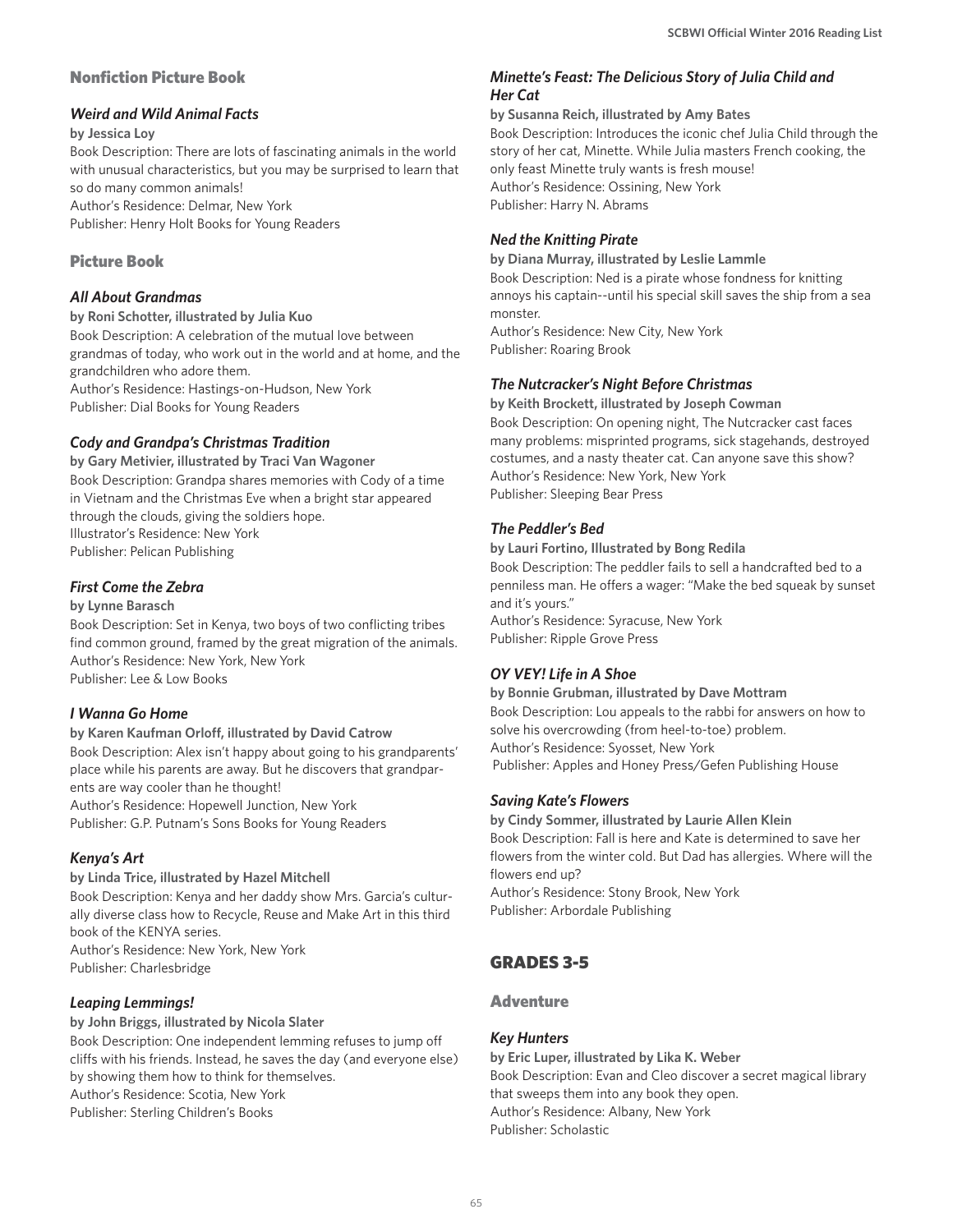## Biography

## *On a Beam of Light: A Story of Albert Einstein*

**by Jennifer Berne, illustrated by Vladimir Radunsky** Book Description: The true story of a curious little boy who — by wondering, imagining, and figuring — grew up to discover the amazing secrets of our universe. Author's Residence: Ancram, New York Publisher: Chronicle Books

## Chapter Book

### *My Boys: Summer on a Swedish Island*

**by Gustaf af Geijerstam, translated by Paul Goldsman, illustrated by Ottilia Adelborg**

Book Description: The enchanting and timeless story of a Swedish family's summer holiday in the Stockholm archipelago, a book of lightness and gentle humor. Translator's Residence: Liverpool, New York

Publisher: Penfield Books

## Contemporary Fiction

## *My Year of Epic Rock*

#### **by Andrea Pyros**

Book Description: Nina's BFF dumps her on the first day of seventh grade, but with the help of her rocking new friends, she may have her best year ever! Author's Residence: Rhinebeck, New York Publisher: Sourcebooks

## Early Chapter Book

## *Rascally Rabbits, and More True Stories of Animals Behaving Badly*

#### **by Aline Alexander Newman**

Book Description: Funny, true stories about four mischievous bunnies, a hungry black bear with a taste for treats, and a dog who can't help but find trouble. Author's Residence: Turin, New York Publisher: National Geographic Kids Books

### Fantasy

### *Stone Faces*

#### **by Anne Rothman-Hicks and Kenneth Hicks**

Book Description: When her parents announce they are separating, Alice's life is thrown out of kilter until she meets some friendly stones on a Cape Cod beach. Authors' Residence: New York, New York Publisher: MuseItUp Publishing

## **Mystery**

## *Madhattan Mystery*

#### **by John J. Bonk**

Book Description: Small-town siblings Lexi and Kevin McGill get sucked into solving the crime of the century while summering in New York City.

Author's Residence: New York, New York Publisher: Walker Books

## Nonfiction

## *Odd Ball: Hilarious, Unusual, & Bizarre Baseball Moments*

**by Timothy Tocher, illustrated by Stacy Curtis**

Book Description: Step up to the plate to meet some of the oddest players, fans, managers, and mascots in baseball history - all told through comic strips! Author's Residence: Suffern, New York

Publisher: Two Lions

## *Spidermania: Friends on the Web*

**by Alexandra Siy, illustrated by Dennis Kunkel** Book Description: Larger than life look at spiders featuring colorful, super-magnified images and amazing facts. Author's Residence: Albany, New York Publisher: Holiday House

## Picture Book

## *Rainbow Weaver*

#### **by Linda Elovitz Marshall, illustrated by Elisa Chavarri**

Book Description: A young Mayan girl, wanting to weave like her ancestors but lacking valuable threads, solves her problem - and cleans the environment - using plastic bags. Author's Residence: Selkirk, New York Publisher: Lee & Low

## Realistic Fiction

## *The BFF Bucket List*

### **by Dee Romito**

Book Description: Two best friends. Twelve challenges. Can the BFF Bucket List save their friendship or will that get crossed off too? Author's Residence: Buffalo, New York Publisher: Aladdin

## *Doing Time Online*

#### **by Jan Siebold**

Book Description: After a prank-gone-bad Mitchell is "sentenced" to an online chat with a feisty senior citizen. Their unlikely friendship helps both of them grow. Author's Residence: East Aurora, New York Publisher: Albert Whitman & Company

### *Hamstersaurus Rex*

#### **by Tom O'Donnel, illustrated by Tim Miller** Book Description: Hamstersaurus Rex is about a quirky class pet that undergoes a transformation and helps defend a loyal sixth-grader from a werewolf-obsessed bully. Illustrator's Residence: New York, New York Publisher: HarperCollins

### *Hope Girl*

## **by Wendy Dunham**

Book Description: *Hope Girl*, sequel to *My Name Is River*, is the story of twelve-year-old River and her 'extra-out-of-the-ordinary' life. Revealed secrets from her past bring unexpected challenges. Author's Residence: Rochester, New York Publisher: Harvest House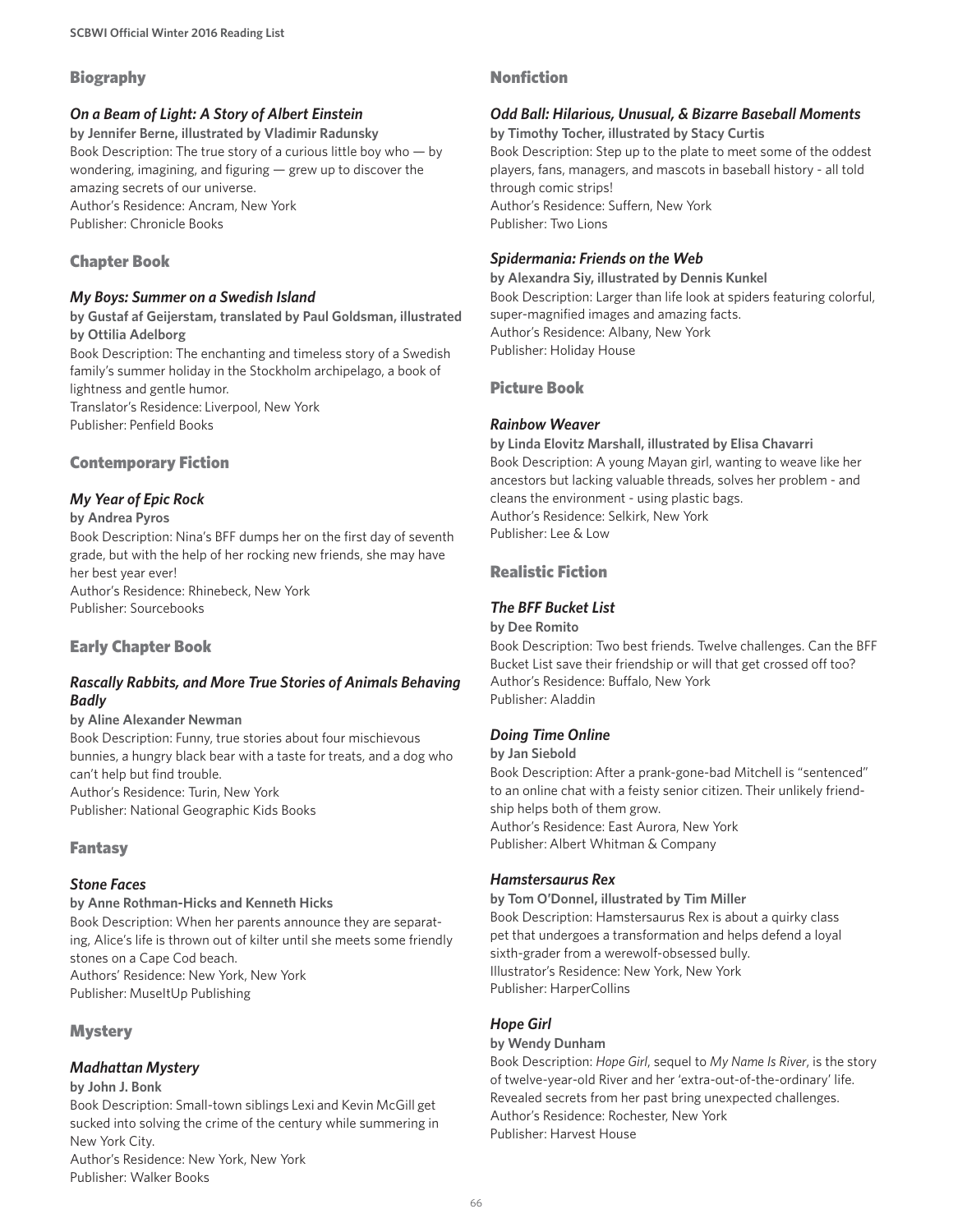## Series Fiction

## *Class Election (Secrets to Ruling School #2)*

**by Neil Swaab**

Book Description: Middle school expert Max Corrigan is back—and ready to help you run for class president! Book #2 in The Secrets to Ruling School series.

Author's Residence: Astoria, New York Publisher: Amulet Books

## GRADES 6-8

## Biography

## *A Girl Called Vincent: A Biography of Poet Edna St. Vincent Millay*

**by Krystyna Poray Goddu**

Book Description: This exciting new biography explores the life and work of the celebrated American poet (1892-1950) who was a rock star of her times.

Author's Residence: New York, New York Publisher: Chicago Review Press

## Contemporary Fiction

## *The Trouble with Half Moon*

## **by Danette Vigilante**

Book Description: Struggling with survivor's guilt after the death of her brother and determined to save a neglected 5-yr. old neighbor, Dellie strikes up a dangerous friendship. Author's Residence: Staten Island, New York

Publisher: Puffin

## Fantasy

## *23 Minutes*

### **by Vivian Vande Velde**

Book Description: What would you do if you could play back time to fix your mistakes? What if you made things go from bad to worse? Author's Residence: Rochester, New York Publisher: Boyds Mills

## Historical Fiction

## *A Time for Change*

**by Alicia Klepeis, illustrated by Laura Tolton** Book Description: The year is 1960. Ninth grader Amari Johnson's world is turned upside down when her dad gets a new job in the South.

Author's Residence: Hamilton, New York Publisher: Rourke Educational Media

## *When Audrey Met Alice*

## **by Rebecca Behrens**

Book Description: When First Daughter Audrey finds Alice Roosevelt's diary, she's inspired to create her own White House hijinks--leading to a lot of fun . . . and trouble. Author's Residence: New York, New York Publisher: Sourcebooks Jabberwocky

## *The Wolf's Boy*

**by Susan Williams Beckhorn, illustrated by Levente Szano** Book Description: An outcast boy and a young wolf against an Ice Age winter . . . Together, Kai and the wolf Uff form a bond that will change history. Author's Residence: Rexville, New York Publisher: Disney-Hyperion

## Magical Realism

## *Switched at Birthday*

**by Natalie Standiford**

Book Description: Two eighth graders with nothing in common wake up on the morning after their thirteenth birthdays to find they have switched bodies with each other. Author's Residence: New York, New York Publisher: Scholastic Press

**Mystery** 

## *Devin Rhodes is Dead*

 **by Jennifer Wolf Kam** Book Description: A mystery written in alternating before-and-after chapters, *Devin Rhodes is Dead* is a chilling, coming-of-age novel about the friendships we keep.

Author's Residence: Syosset, New York Publisher: Charlesbridge

## *Riding the Flume*

#### **by Patricia Curtis Pfitsch**

Book Description: In Riding the Flume, set in 1894 in California's sequoia groves, Francie risks her life to solve her sister's mystery and heal her family's grief. Author's Residence: New York Publisher: Aladdin

## Nonfiction

## *Bubonic Panic: When Plague Invaded America*

**by Gail Jarrow**

Book Description: The story of San Francisco's 1900 plague epidemic, the public health doctors who fought it, and the political leaders who tried to keep it hidden. Author's Residence: Ithaca, New York Publisher: Calkins Creek

## Realistic Fiction

## *Whose Eyes Are These?*

#### **by Marcia Byalick**

Book Description: An unknown sperm donor first arouses curiosity, jealousy, and anger . . . ultimately leading to a better understanding of forgiveness, loyalty, and the unbreakable bonds of love. Author's Residence: New York Publisher: Black Rose Writing